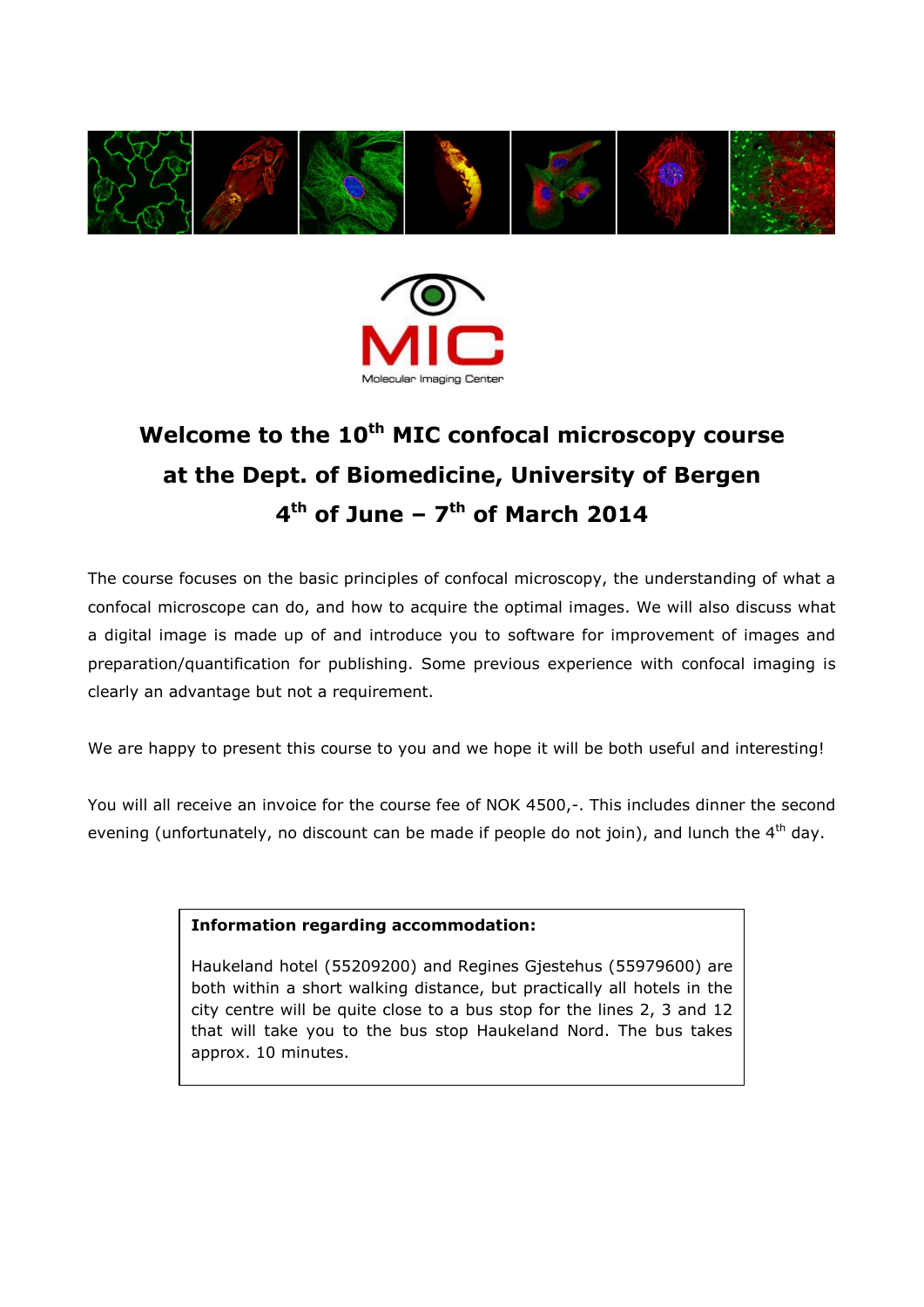# *Course program:*

| Day 1 (Tuesday $4th$ of March) |                                                                                                                                                                                 | Day 2 (Wednesday 5 <sup>th</sup> of March) |                                                         | Day 3 (Thursday $6th$ of March)     |                                                                    | Day 4 (Friday $7th$ of March) |                                               |
|--------------------------------|---------------------------------------------------------------------------------------------------------------------------------------------------------------------------------|--------------------------------------------|---------------------------------------------------------|-------------------------------------|--------------------------------------------------------------------|-------------------------------|-----------------------------------------------|
| 1000-1015<br>1015-1130         | Welcome, intro, coffee<br>Basics of confocal                                                                                                                                    | 0900-1100                                  | Software presentation<br>and demonstration -<br>group B | 0900-1000<br>1000-1015              | Imaris $(H)$<br>Coffee break                                       | 0830-1030<br>1030-1045        | Workshop 4<br>Coffee break                    |
| 1130-1215<br>1215-1330         | microscopy (H)<br>Lunch<br>Optimal image acquisition                                                                                                                            | 1100-1115<br>1115-1200                     | Coffee break<br>Sample preparation<br>(M)               | 1015-1115<br>1115-1200              | Image $J$ / Fiji (E)<br>Do and don'ts in image<br>processing $(M)$ | 1045-1245<br>1245-1330        | Workshop 5<br>Common lunch with<br>evaluation |
| 1330-1415                      | (E)<br>Fluorochromes &                                                                                                                                                          | 1200-1245                                  | Lunch                                                   | 1200-1245                           | Lunch                                                              | 1330-1530                     | (Seminar room $7th$ floor)<br>Workshop 6      |
| 1415-1430<br>1430-1530         | fluorescent proteins (H)<br>Coffee break                                                                                                                                        | 1245-1345<br>1345-1400<br>1400-1600        | Photoshop CS4 $/$ 5 (M)<br>Coffee break                 | 1245-1445<br>1445-1500<br>1500-1700 | <b>Workshop 2</b><br>Coffee break                                  |                               |                                               |
| 1530-1730                      | Image representation and<br>processing $(E)$<br>Software presentation and                                                                                                       |                                            | Workshop 1                                              |                                     | Workshop 3                                                         |                               |                                               |
| $\sim$ $\sim$ $\sim$           | demonstration - group A<br>$\mathbf{v}$ and $\mathbf{v}$ are $\mathbf{v}$ and $\mathbf{v}$ and $\mathbf{v}$ are $\mathbf{v}$ and $\mathbf{v}$ are $\mathbf{v}$ and $\mathbf{v}$ | 1800-                                      | Common dinner<br>-----                                  |                                     |                                                                    |                               |                                               |

*H: Hege A Dale M: Michaël Marie E: Endy Spriet*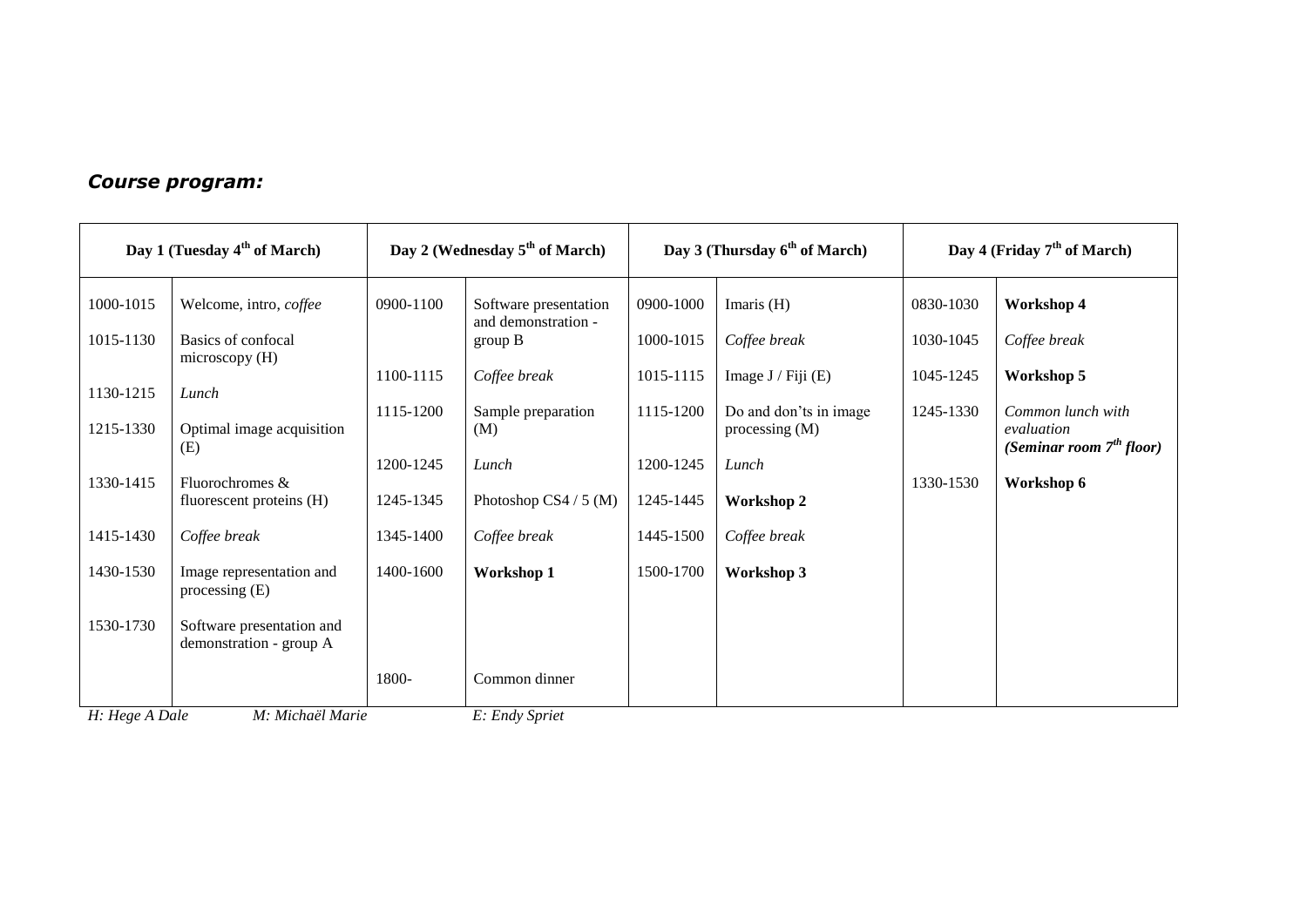# **The lectures:**

#### **Basics of confocal microscopy:**

We will compare conventional fluorescence microscopy and confocal microscopy, focusing on the basic principles of confocal imaging.

#### **Optimal image acquisition:**

What is a digital image? Resolution in 3 dimensions. What limits the resolution of confocal images? How to acquire the optimal image?

#### **Fluorochromes and fluorescent proteins (FPs):**

How to combine different fluorochromes? An overview will be given of the many different FPs, focusing on advantages and disadvantages of the most commonly used ones.

#### **Sample preparation:**

Optimal sample preparation is the most important prerequisite of successful confocal imaging. We will focus on different strategies of preparing your samples, potential problems and tricks to try when things get tough.

#### **Imaging representation and processing:**

A digital image can be processed in many ways, either to make it look better or to carry out measurements or quantifications. We will see how simple display adjustments change the perception of an image. We will learn how to use the histogram and lookup-table to optimize image representation. We will also briefly cover the role of human perception.

## **Presentation of Leica/Zeiss software:**

Introduction to the Leica or Zeiss hardware and software.

## **Presentation of Adobe® Photoshop® software:**

Introduction to the commercial Adobe® Photoshop® software.

# **Presentation of Imaris software:**

Introduction to the commercial, scientific image visualization and analysis software Imaris.

# **Presentation of Fiji software:**

Introduction to the free, scientific image visualization, processing and analysis software Fiji.

#### **DO's and DON'Ts in image processing:**

What is image processing and what is manipulation? Which guidelines do I have to follow when creating a figure panel for a publication? What is a "representative" image?